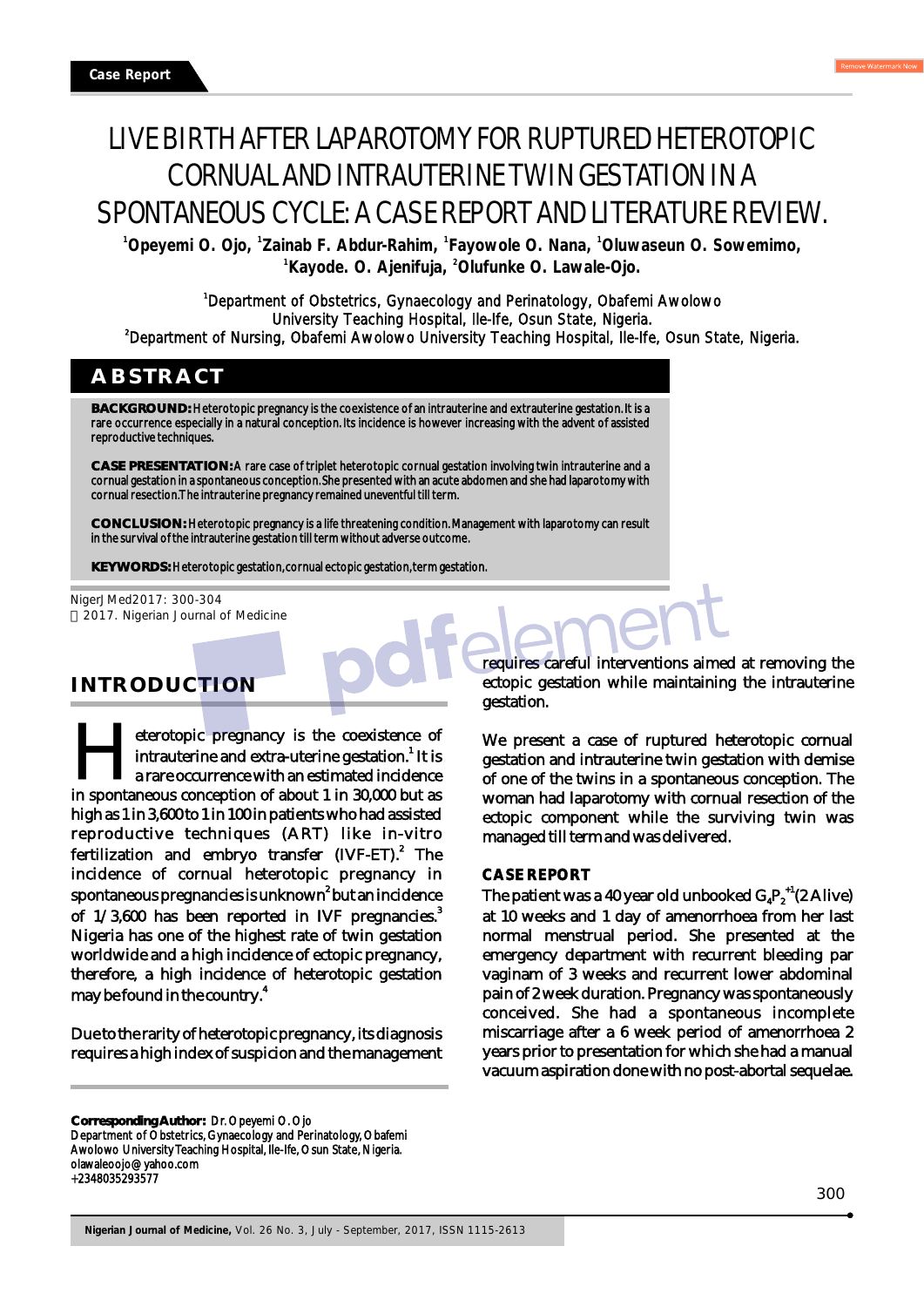She had no history of pelvic inflammatory disease or ectopic pregnancy.

On examination, she was pale and had a blood pressure of 80/60mmHg and pulse rate of 120bpm, thready and of low volume. There was generalised abdominal tenderness with guarding and rebound tenderness. There was no active bleeding. The cervix was smeared with altered blood. There was bilateral cervical motion tenderness and the pouch of Douglas was boggy.

Her haemoglobin level was 6.3 g/dl and a transabdominal ultrasound scan revealed two foetuses at the fundal region with a dividing membrane separating them. One of the foetuses had cardiac activity and a crown-rump length (CRL) of 3.36cm (corresponding to gestation of 10weeks +5days) and the other had no cardiac activity and a CRL of 3.2cm (corresponding to gestation of 9weeks+6days). There was large amount of fluid in the peritoneum. There was no mention of any gestation outside the uterine cavity.

A diagnosis of acute abdomen with ruptured heterotopic gestation was suspected due to both the clinical, haematological and ultrasound findings of intrauterine gestation with large amount of peritoneal fluid. She was resuscitated with intravenous crystalloids and counseled for emergency exploratory laparotomy.

At laparotomy, we found a 16 week size uterus with ruptured right cornual ectopic gestation with about 2cm extention to the body of the uterus as an incomplete rupture with broad ligament haematoma. There was also about 2.5litres of haemoperitoneum. Right cornual resection and uterine repair was done in two layers with Vicryl 2 and 2/0 carefully (figure 1). Haemostasis was secured. The broad ligament haematoma (about 800mls) and haemoperitoneum were evacuated and the peritoneum was lavaged. She had two units of blood transfused intra-operatively and another unit after the surgery.

She was placed on Nifedipine and Dydrogesterone tablets both at 10mg twice daily for two weeks. The postoperative hemoglobin level was 10.3g/L and the histopathological examination of the excised cornual and right fallopian tube confirmed an ectopic pregnancy.

She was discharged on the 14th day after surgery to booking clinic where she was seen and scheduled for an elective caesarean section at 38weeks. Ultrasound done at four weeks after the surgery showed a single viable intrauterine pregnancy at 14weeks and 6 days. Her antenatal period was uneventful and her pregnancy continued till 37weeks and 2 days when she had an emergency caesarean section when she presented with labour pains. Intraoperatively, the right cornual end was observed to have healed well (figures 2 and 3). She was eventually delivered of a live and healthy female baby with birth weight of 2.66kg and an Apgar scores of 8 and 10 at the first and fifth minutes respectively.

#### **DISCUSSION**

Heterotopic gestation is a very rare condition in spontaneous conception with an incidence of 1 in 30,000 in the general population but this has greatly increased with the advent of ART to an incidence of 1 in 100.<sup>2</sup> Cornual heterotopic gestation is even less common compared to other types of tubal heterotopic gestation. It occurs in 1/3600 IVF-ET pregnancies.<sup>3</sup> About 75% of reported cornual heterotopic pregnancies occur in IVF-ET conception while 16.7% occur in spontaneous conception and 8.3% in superovulation cycles.<sup>3</sup>

The risk factors for heterotopic gestation are the same as that of ectopic gestation.<sup>5</sup> These include pelvic infection, tubal surgery, previous ectopic pregnancy and ART.<sup>1,5</sup> Heterotopic gestation may however occur without any risk factor. $3$  In this patient, the pregnancy was spontaneously conceived and had no identifiable risk factor.

The commonest presentation is abdominal pain.<sup>6,7</sup> Other symptoms include vaginal bleeding, acute abdomen and shock.<sup>5,6,7,8</sup> Abdominal pain and vaginal bleeding were the symptoms in this patient. Up to 41.2% of patients with cornual heterotopic pregnancy may however be asymptomatic especially when unruptured.<sup>3</sup>

While there is a delay in the diagnosis in about 33% of all heterotopic gestation<sup>9</sup>, only about 10% of cornual heterotopic gestation is diagnosed before surgery.<sup>10</sup>

The accuracy of the diagnosis of heterotopic gestation can however be enhanced with the aid of transvaginal ultrasound (TVS). Studies have reported accurate diagnosis in 71.45% to 92.4% of cases.<sup>11,12</sup> This wide variation may be due to the gestational ages (GA) at which the TVS was done. Detection rate of heterotopic gestation by TVS seems to reduce as GA advances with a rate of 70-72% at 5 weeks and 10% at GA >11weeks. $^{9,12}$ Another reason may be due to the detection of an intrauterine gestation on ultrasound which may give a false assurance that precludes the examination of the adnexae for co-existing extra-uterine gestation.

Mortality rate among women with heterotopic gestation is 1%.6,13 The mean age of rupture for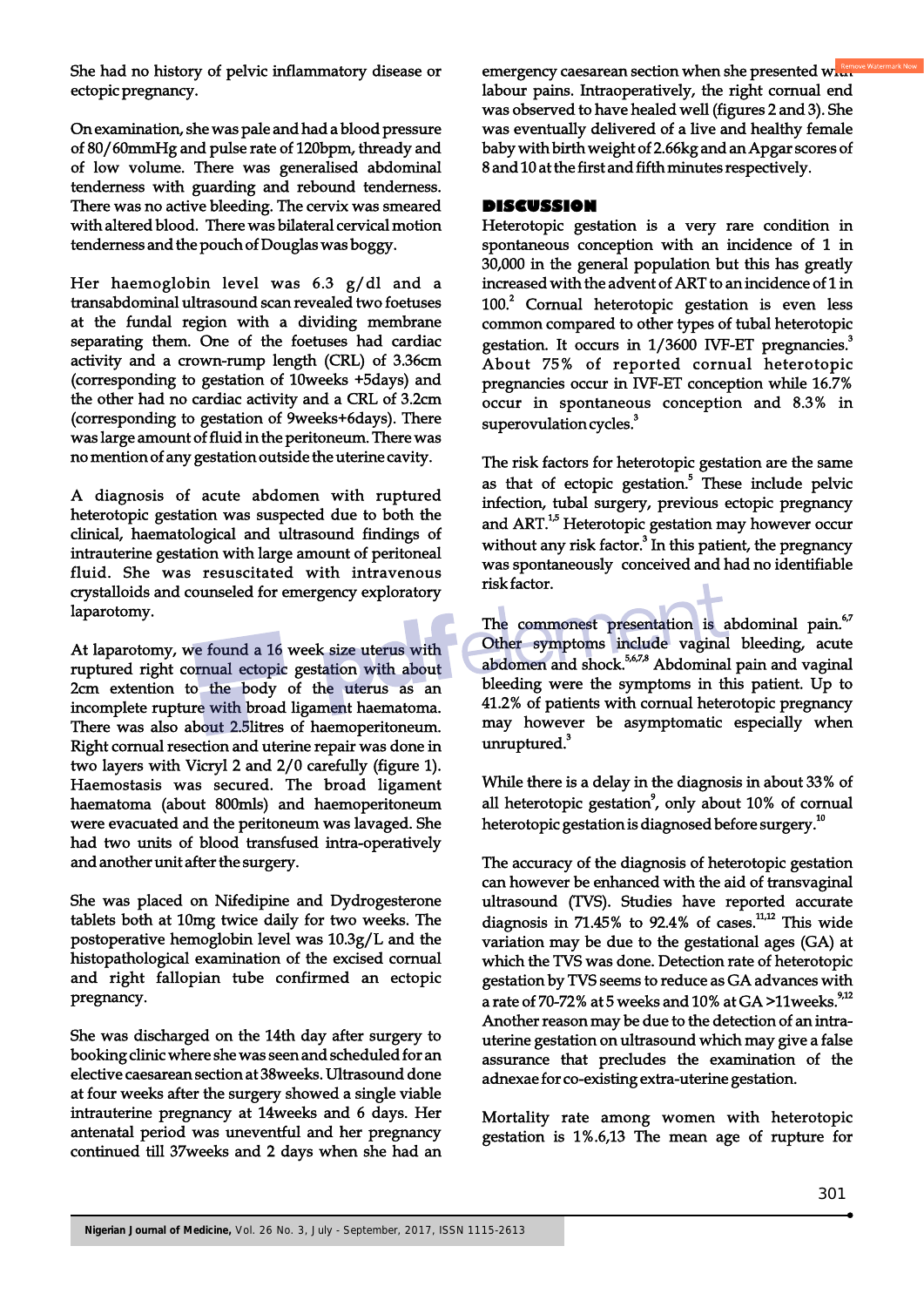cornual heterotopic gestation is 12.1weeks.<sup>3</sup> Rupture in this patient occurred at 10.1weeks. Beck et  $al<sup>14</sup>$  have however reported a case of ruptured cornual heterotopic pregnancy at 26 weeks with a live fetus. The extra-uterine component may however remain unruptured till the intrauterine component reaches  $1$ term as reported by Ogunniyi et al $1^{15}$  in a case of obstructed labour caused by an advanced heterotopic Ovarian pregnancy.

Transabdominal ultrasound done for our patient did not detect the cornual ectopic gestation. This may be due to the fundal location of the intrauterine twin gestation which could have led to the overcrowding of the fundal region. But the diagnosis of heterotopic gestation was made based on the history and clinical findings of an acute abdomen with ultrasound findings of an intrauterine gestation and large amount of peritoneal fluid in the patient.

The management of heterotopic gestation poses a great challenge due to the presence of an ongoing intrauterine gestation. The options of treatment for heterotopic gestation are medical and surgical. Compared to medical intervention, surgical management has a higher live birth rate (60.9% vs 50%) and lower miscarriage rate (13% vs 50%).<sup>3</sup> The surgical option may be laparoscopy or laparotomy.<sup>3</sup> Expectant management, with the hope of spontaneous resolution of the ectopic component, is not encouraged due to lack of guidelines for this form of management and risk of rupture.<sup>16</sup>

Medical management is an option in haemodynamically stable patient with unruptured ectopic component and a beta-hCG level lower than 1000 mIU/ml. $^3$  Drugs that can be used are potassium chloride and hyperosmolar glucose. $37,16$  Methotrexate and prostaglandins are contraindicated because of their adverse effect on the viable intrauterine gestation. Routes of administration include laparoscopy or ultrasound guided for viable co-existing intrauterine gestation and hysteroscopic and systemic routes for non-viable intrauterine gestation.<sup>2,16</sup>

Surgery, either via laparoscopy or laparotomy, is the primary mode of management for heterotopic pregnancies.16 Laparoscopy is more common and preferred to laparotomy except in cases of haemodynamic instability with intraperitoneal hemorrhage where laparotomy may be the better option of treatment,8,16 as was done for this patient. Conversion to laparotomy however occurs in approximately 27% of laparoscopic cases due to haemoperitoneum or technical difficulties.<sup>2</sup> Laparotomy may also be the only surgical option

available especially in a low resource setting. **In** Nigeria, laparotomy is the most common surgical treatment for heterotopic gestation. $17,18$  Badejoko and colleagues however reported a case managed with laparoscopic salpingectomy.<sup>4</sup> The surgical procedures that can be done for cornual heterotopic gestation include cornual resection and placement of vicryl loop,<sup>16</sup> while salpingectomy can be done for other forms of tubal ectopic.<sup>19</sup>

Generally, the live birth rate for the intrauterine fetal component of heterotopic gestation after treatment is between 66.2% and  $70.5\%$ <sup>12,13</sup> but it is between 64.5% and 57.6% for cornual heterotopic gestation if treatment is given before and after onset of symptoms respectively.<sup>3</sup> The intrauterine gestation of this patient was carried to term and the baby was delivered via caesarean section without any obstetric complication.

#### **CONCLUSION**

Heterotopic cornual with an intrauterine twin gestation in a spontaneous cycle is a very rare occurrence. To the best of our knowledge, this is the first reported case of a delivery of a viable fetus after laparotomy for a cornual heterotopic pregnancy.

Early diagnosis and treatment have a good prognosis for both the woman and the intrauterine gestation. The presence of intrauterine gestation should not preclude the assessment of the adnexae for extra-uterine gestation.

Laparotomy with cornual resection can be done when necessary and the survival of the intrauterine gestation till term is feasible without adverse outcome. This is especially important in a low resource setting where access to laparoscopy may be limited.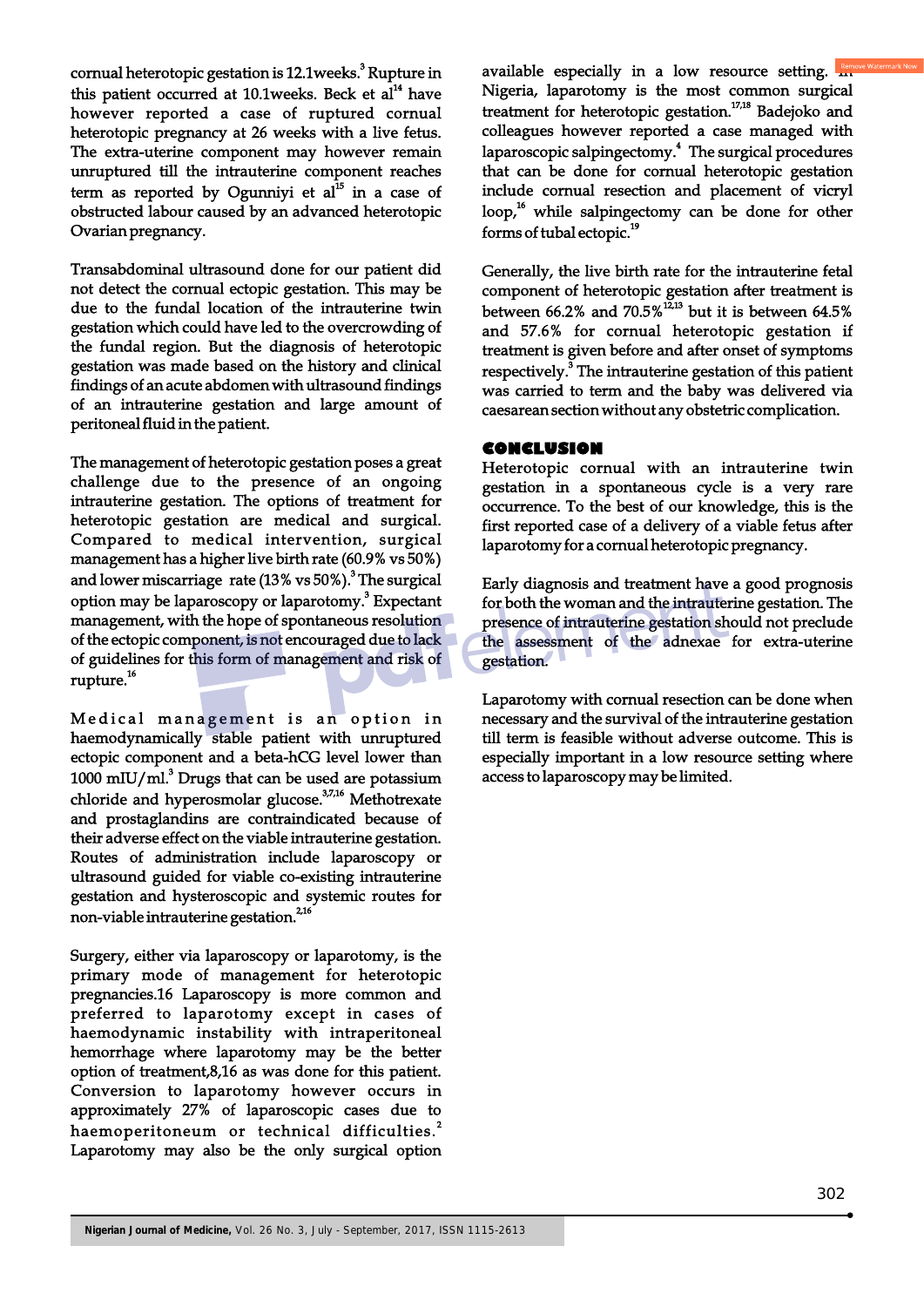

Figure 1: The gravid uterus after right cornual resection and evacuation of broad ligament haematoma



lent

Figure 2: The uterus at caesarean section

Figure 3: The well healed right cornual end of the uterus at caesarean section.